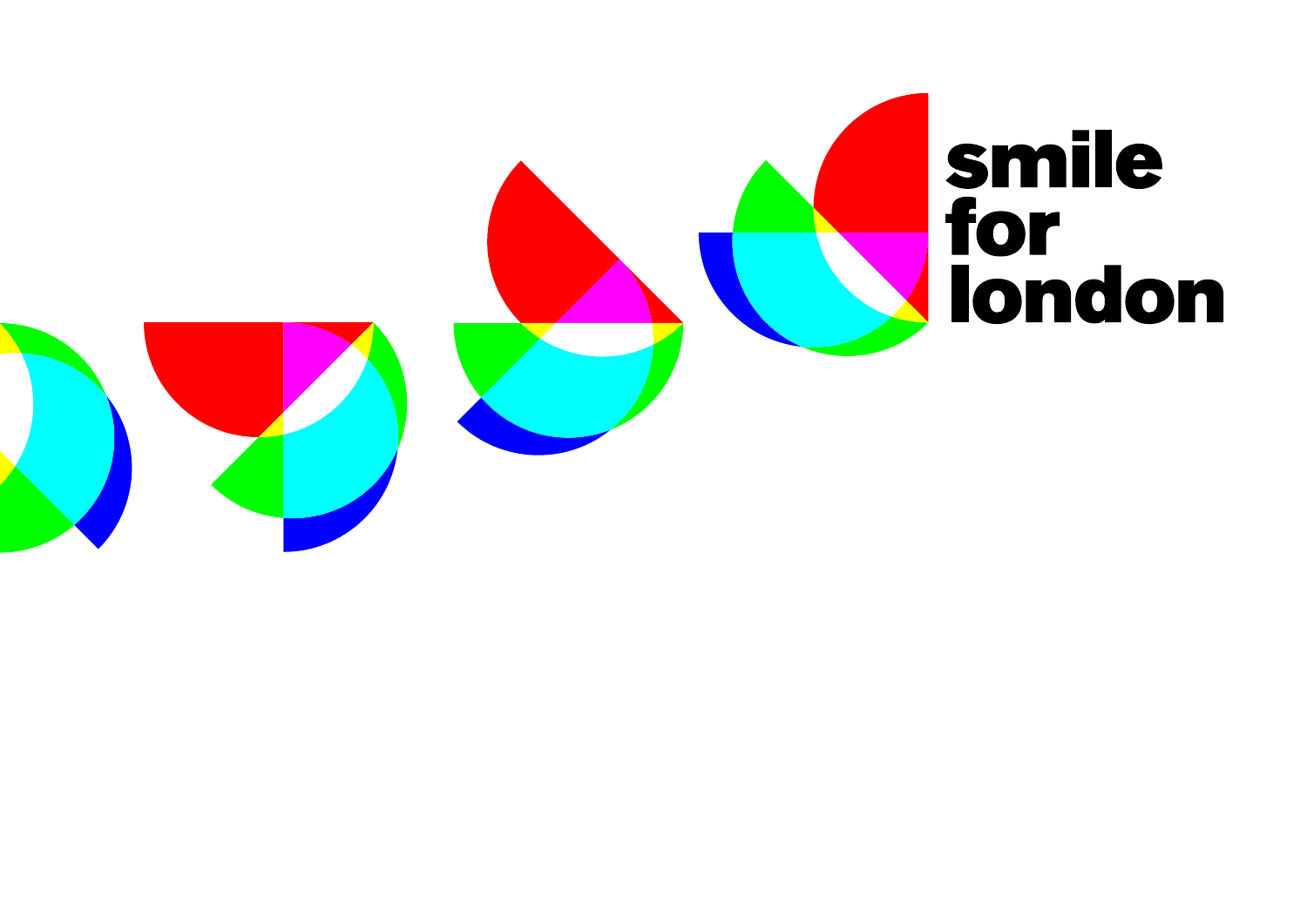#### We love London.

It's a breathtaking city overflowing with creative talent from all corners of the globe. Our mission is to bring some of this talent and creativity to the weary commuters on the London Underground, reminding them how great it is to be a Londoner.

video and animation, showcasing the best of London's emerging and existing artistic talent. If you love London too, and have the talent, read on to find out how your work can make it to the screens and help make this a permanent London feature. For two weeks in January 2011, we're taking over the CBSO platform screens on weekday mornings with a programme of film,

### Flagship brief

Create a **twenty second** piece of animation, moving image or film for the digital screens with the ultimate aim of inspiring, exciting or amusing Londoners as they make their way into work. We want you to really push the boundaries of this exciting and underexploited medium. Keep the message positive, inoffensive and remember commuters are looking for an escape from their Tube journey.

Take into consideration that there is no audio  $-$  so you should be able to draw an audience with visuals alone. Bear in mind that animation and scrolling copy works better than static copy on these screens and that over-elaborate animation adds very little in terms of impact.

In a well-lit environment like a Tube platform, low lit or dark-coloured video can look washed-out. but dark animation will work with high contrast. With all colours it is advisable to increase the contrast by around 20%.

Some interesting surveys on the psychology of the commuter can be found at: http://www.cbsoutdoor-alive.co.uk/insight.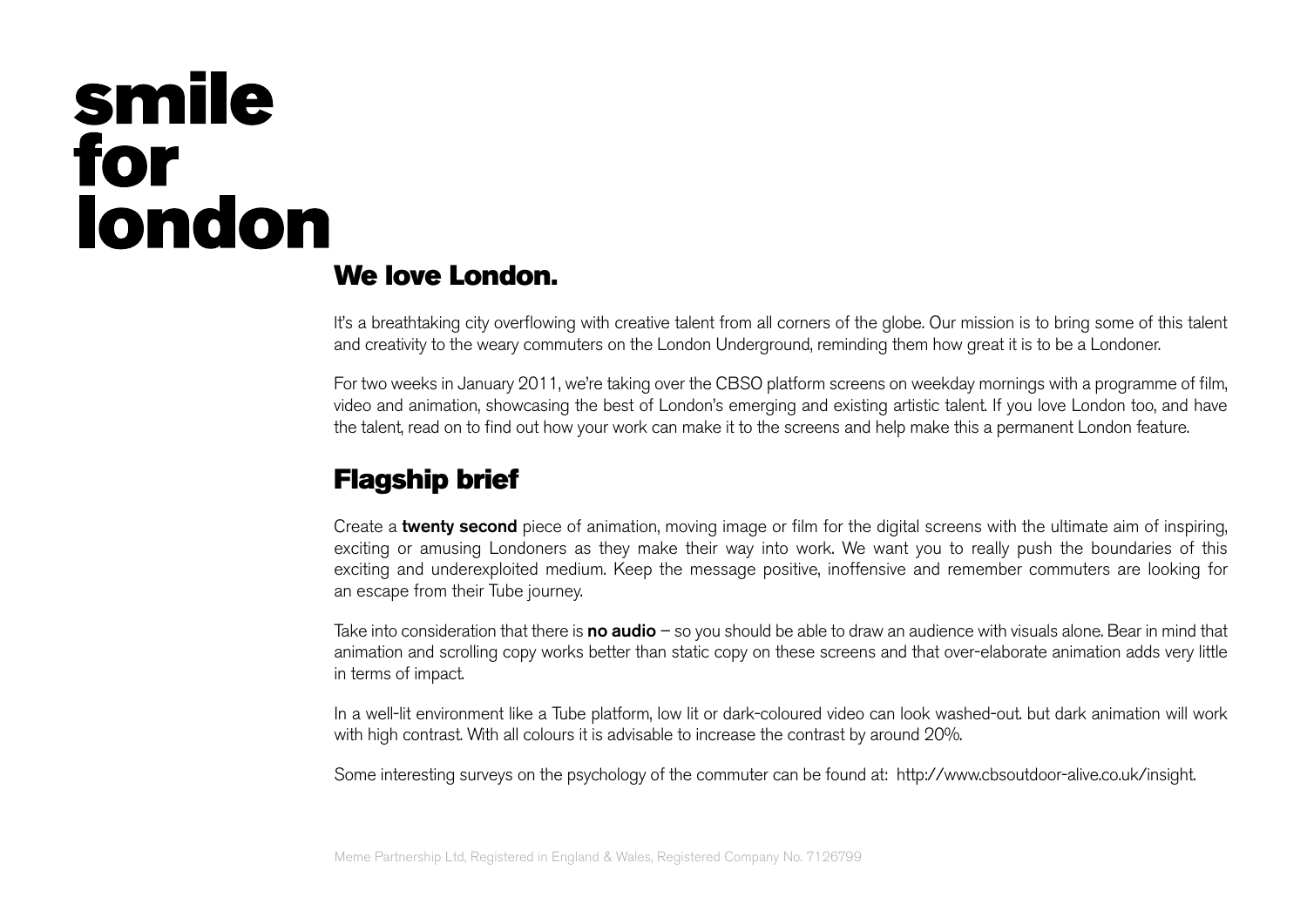#### Whats in it for you? CYAN = R000, G255, B255

Should your piece be one of the fifty selected by online voters, you'll be invited to the launch at the Museum of London where you'll have the chance to network with industry leaders and other talented Londoners. The overall winning entries will be leading animators, directors and artists. announced and showcased at this event, with a showreel space dedicated to presenting the winners' showreels. The pieces will then be broadcast on the CBSO screens on the London Underground over our flagship two weeks which will include work by

We want to make sure that as many people as possible know about Smile for London. So we'll be enlisting the powers of the blogging network, industry and national magazines, newspapers and the radio to spread the word. Even if your work isn't selected, as soon as you upload you'll be showcasing it to a wide, online audience.

Submitters should note, that from early November Smile will profile creators of our favourite submissions. These profiles will be showcased on our site, newsletter and other promotional activities ensuring maximum industry exposure. So get moving! The earlier you submit your work the more chance you'll have to get additional exposure.

#### Selection process

Once uploaded, all content will be assessed to see if it's suitable for publication. Our criteria primarily focusses on the specific needs of the medium, commuter psychology and whether this has been explored and played with. Quality of craft, concept, innovation and overall impact will all play a part in considering whether a piece is appropriate.

Once your piece has been approved to our Vimeo Submission Pool, we will then consider it for showcasing on either the Student or Professional Vimeo channels. The fifty most popular submissions from the channels (decided by the number of votes they receive) will go through to the next round. In this final round, four legends from different creative industries will select four pieces to go forward for our flagship event.

Meme Partnership Ltd, Registered in England & Wales, Registered Company No. 7126799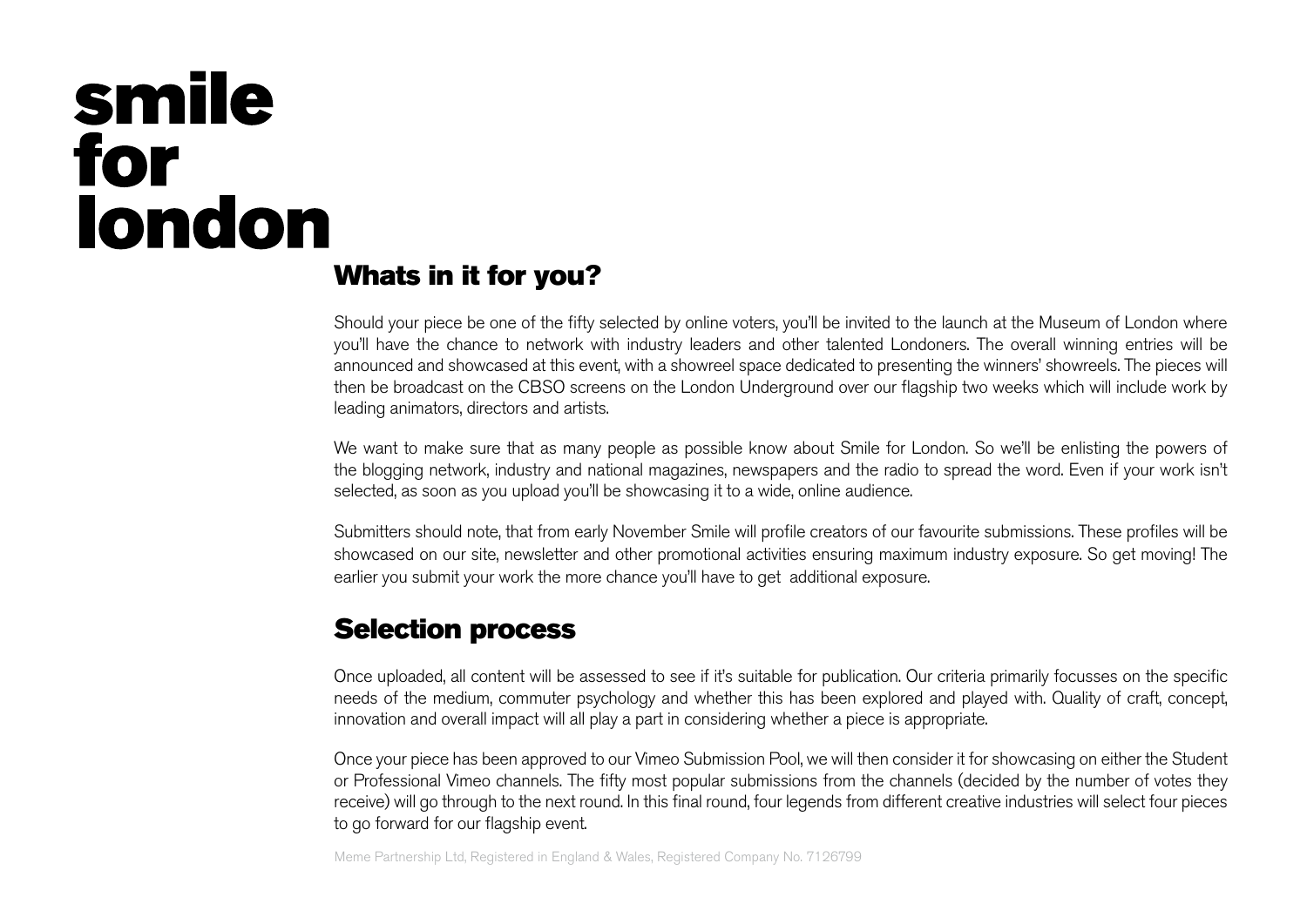### Guidelines

You can submit as many pieces as you like, old or new, however avoid nudity, sexually explicit scenes, swearing and violence. Your piece must be non-commercial, all your own work, and you should have obtained copyright or relevant permissions for all 'NORMAL' TRANSPARENCY TRANSPARENCY TRANSPARENCY TRANSPARENCY TRANSPARENCY TRANSPARENCY TRANSPARENCY TRANSPARENCY images and films used in your piece. Filming on the Underground is illegal, and LU have restrictions on how the Tube and the underground environment is represented, so any reference to this needs to be avoided.

By submitting your work online, you give us the right to broadcast the piece on your behalf. Wherever your work is positioned, online or on the Underground, at subsequent screenings and DVD's, you will always be credited and you retain ownership of the piece. However, we reserve the right to use your piece in all promotion for Smile for London.

### **Deadline**

The final day for submissions is 3rd December 2010. Upload your work to our Vimeo Submission Pool and if your work fits the brief we'll publish it in the pool, and if we think it's exceptional, we'll showcase it on either our Student or Professional Vimeo channel.

### Spec for upload

- Resolution of 1280 x 720
- 16:9 aspect ratio
- QuickTime file format (.mov)
- Video codec: H.264
- Data rate: 5000 kbits/sec
- Should be 20 seconds long.